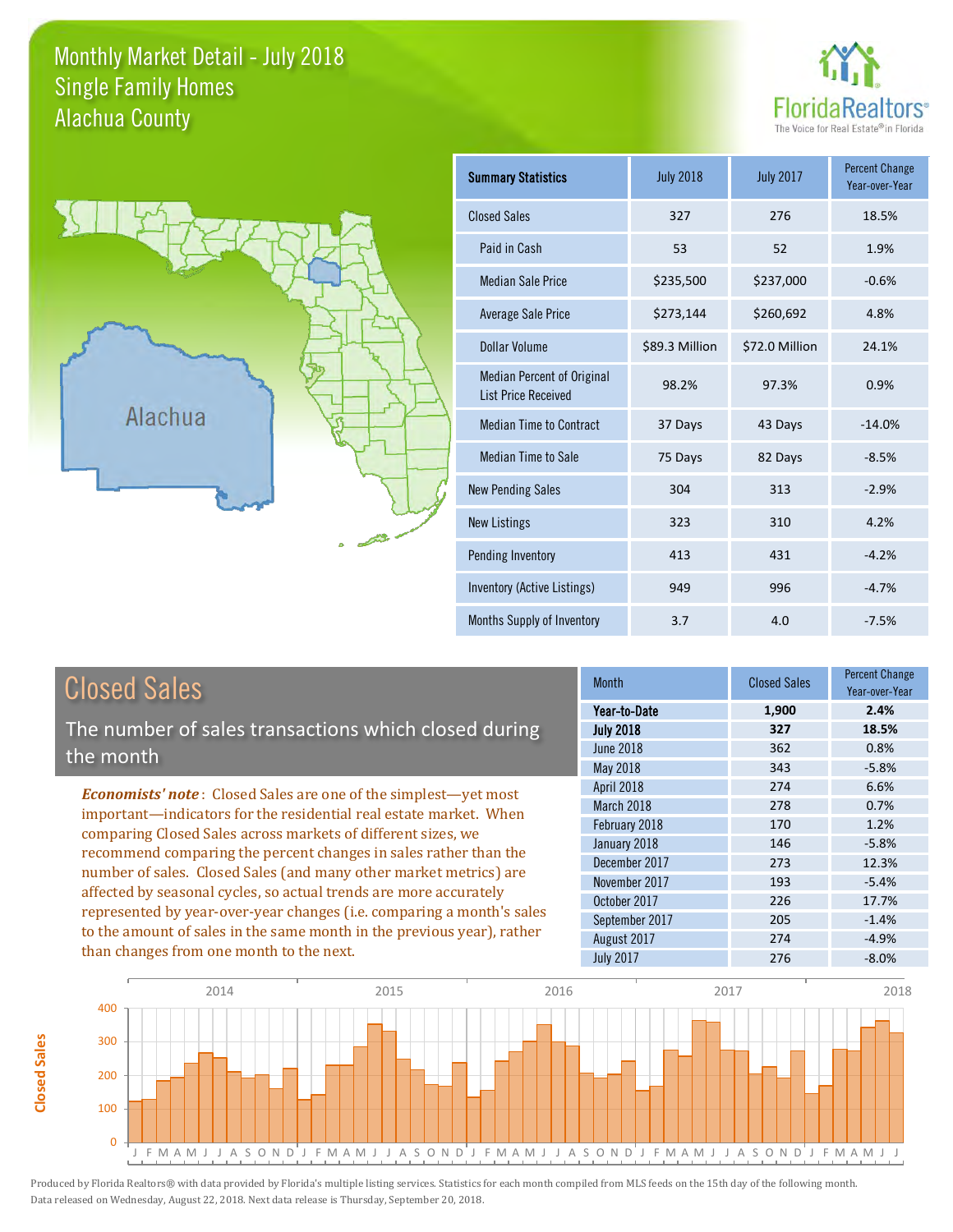

### Closed Sales by Sale Price

The number of sales transactions which closed during the month

*Economists' note:* Closed Sales are one of the simplest—yet most important—indicators for the residential real estate market. When comparing Closed Sales across markets of different sizes, we recommend comparing the percent changes in sales rather than the number of sales. Closed Sales (and many other market metrics) are affected by seasonal cycles, so actual trends are more accurately represented by year-over-year changes (i.e. comparing a month's sales to the amount of sales in the same month in the previous year), rather than changes from one month to the next.

| Sale Price            | <b>Closed Sales</b> | <b>Percent Change</b><br>Year-over-Year |
|-----------------------|---------------------|-----------------------------------------|
| Less than \$50,000    | $\overline{2}$      | $-60.0%$                                |
| \$50,000 - \$99,999   | 12                  | $-20.0\%$                               |
| $$100,000 - $149,999$ | 31                  | $-20.5%$                                |
| $$150,000 - $199,999$ | 77                  | 48.1%                                   |
| $$200,000 - $249,999$ | 62                  | 21.6%                                   |
| \$250,000 - \$299,999 | 53                  | 23.3%                                   |
| \$300,000 - \$399,999 | 46                  | 15.0%                                   |
| \$400,000 - \$599,999 | 33                  | 50.0%                                   |
| \$600,000 - \$999,999 | 6                   | 0.0%                                    |
| \$1,000,000 or more   | 5                   | 66.7%                                   |



### Median Time to Contract by Sale Price The median number of days between the listing date and contract date for all Closed Sales during the month

*Economists' note* : Like Time to Sale, Time to Contract is a measure of the length of the home selling process calculated for sales which closed during the month. The difference is that Time to Contract measures the number of days between the initial listing of a property and the signing of the contract which eventually led to the closing of the sale. When the gap between Median Time to Contract and Median Time to Sale grows, it is usually a sign of longer closing times and/or declining numbers of cash sales.

| Sale Price |                       | <b>Median Time to</b><br>Contract | <b>Percent Change</b><br>Year-over-Year |
|------------|-----------------------|-----------------------------------|-----------------------------------------|
|            | Less than \$50,000    | 54 Days                           | 500.0%                                  |
|            | \$50,000 - \$99,999   | 57 Days                           | 26.7%                                   |
|            | $$100,000 - $149,999$ | 33 Days                           | 22.2%                                   |
|            | $$150,000 - $199,999$ | 31 Days                           | $-20.5%$                                |
|            | \$200,000 - \$249,999 | 33 Days                           | $-8.3%$                                 |
|            | \$250,000 - \$299,999 | 36 Days                           | $-28.0%$                                |
|            | \$300,000 - \$399,999 | 57 Days                           | 21.3%                                   |
|            | \$400,000 - \$599,999 | 46 Days                           | $-16.4%$                                |
|            | \$600,000 - \$999,999 | 54 Days                           | $-62.2%$                                |
|            | \$1,000,000 or more   | 45 Days                           | 136.8%                                  |



**Median Time to Contract Median Time to Contract**

**Closed Sales**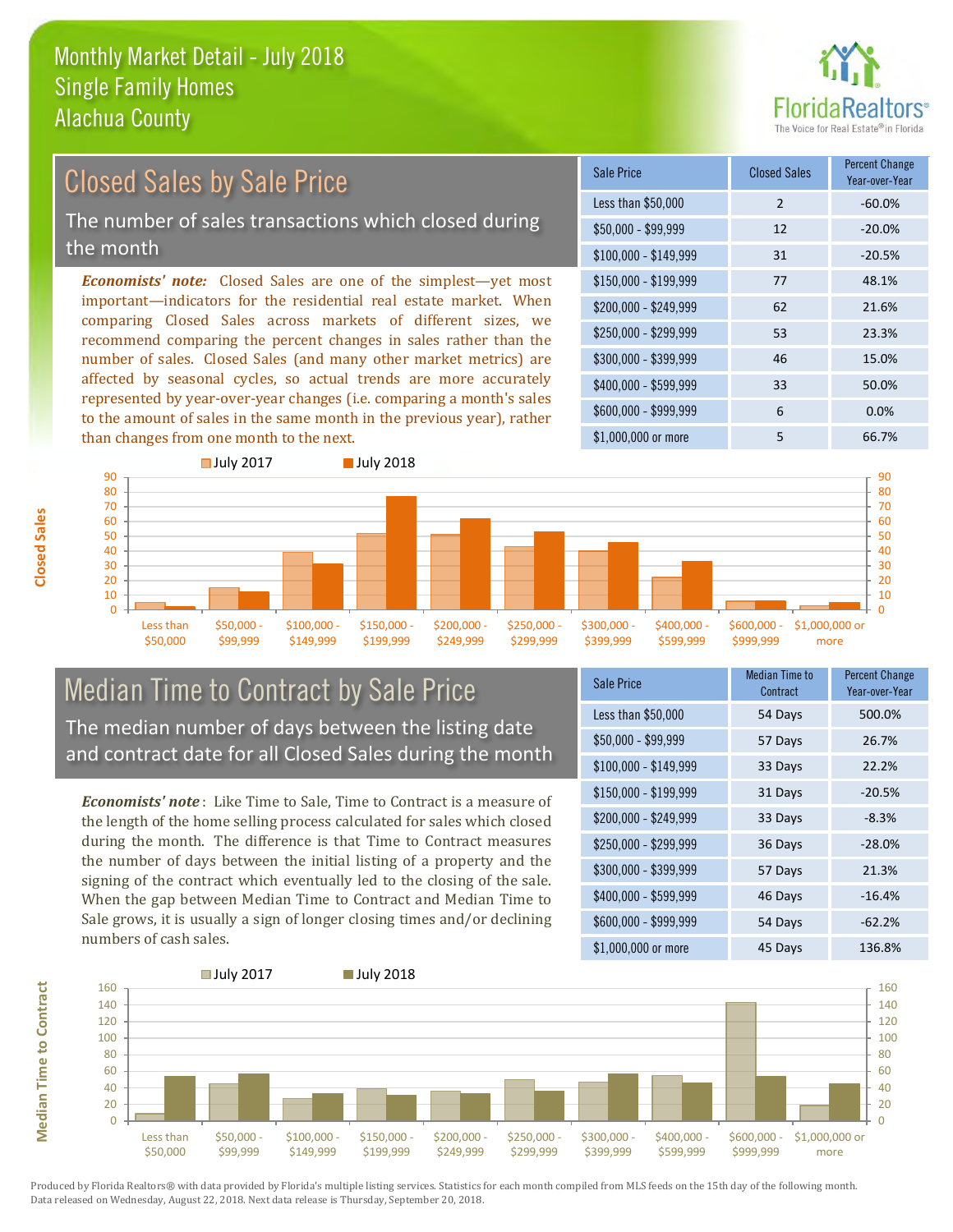

# New Listings by Initial Listing Price

The number of properties put onto the market during the month

*Economists' note:* New Listings tend to rise in delayed response to increasing prices, so they are often seen as a lagging indicator of market health. As prices rise, potential sellers raise their estimations of value—and in the most recent cycle, rising prices have freed up many potential sellers who were previously underwater on their mortgages. Note that in our calculations, we take care to not include properties that were recently taken off the market and quickly relisted, since these are not really *new* listings.

| <b>Initial Listing Price</b> | <b>New Listings</b> | <b>Percent Change</b><br>Year-over-Year |
|------------------------------|---------------------|-----------------------------------------|
| Less than \$50,000           | 1                   | $-80.0%$                                |
| \$50,000 - \$99,999          | 14                  | 16.7%                                   |
| $$100,000 - $149,999$        | 49                  | $-2.0%$                                 |
| $$150,000 - $199,999$        | 66                  | $-8.3%$                                 |
| \$200,000 - \$249,999        | 54                  | $-6.9%$                                 |
| \$250,000 - \$299,999        | 55                  | 31.0%                                   |
| \$300,000 - \$399,999        | 53                  | 71.0%                                   |
| \$400,000 - \$599,999        | 22                  | $-8.3%$                                 |
| \$600,000 - \$999,999        | 7                   | $-53.3%$                                |
| \$1,000,000 or more          | $\mathfrak{p}$      | 100.0%                                  |



### Inventory by Current Listing Price The number of property listings active at the end of the month

*Economists' note* : There are a number of ways to define and calculate Inventory. Our method is to simply count the number of active listings on the last day of the month, and hold this number to compare with the same month the following year. Inventory rises when New Listings are outpacing the number of listings that go off-market (regardless of whether they actually sell). Likewise, it falls when New Listings aren't keeping up with the rate at which homes are going off-market.

| <b>Current Listing Price</b> | Inventory | <b>Percent Change</b><br>Year-over-Year |
|------------------------------|-----------|-----------------------------------------|
| Less than \$50,000           | 3         | $-66.7%$                                |
| $$50,000 - $99,999$          | 43        | $-14.0%$                                |
| $$100,000 - $149,999$        | 81        | $-24.3%$                                |
| $$150,000 - $199,999$        | 120       | $-23.1%$                                |
| \$200,000 - \$249,999        | 150       | 0.0%                                    |
| \$250,000 - \$299,999        | 141       | 3.7%                                    |
| \$300,000 - \$399,999        | 163       | 4.5%                                    |
| \$400,000 - \$599,999        | 146       | 4.3%                                    |
| \$600,000 - \$999,999        | 71        | 4.4%                                    |
| \$1,000,000 or more          | 31        | 29.2%                                   |



Produced by Florida Realtors® with data provided by Florida's multiple listing services. Statistics for each month compiled from MLS feeds on the 15th day of the following month. Data released on Wednesday, August 22, 2018. Next data release is Thursday, September 20, 2018.

**Inventory**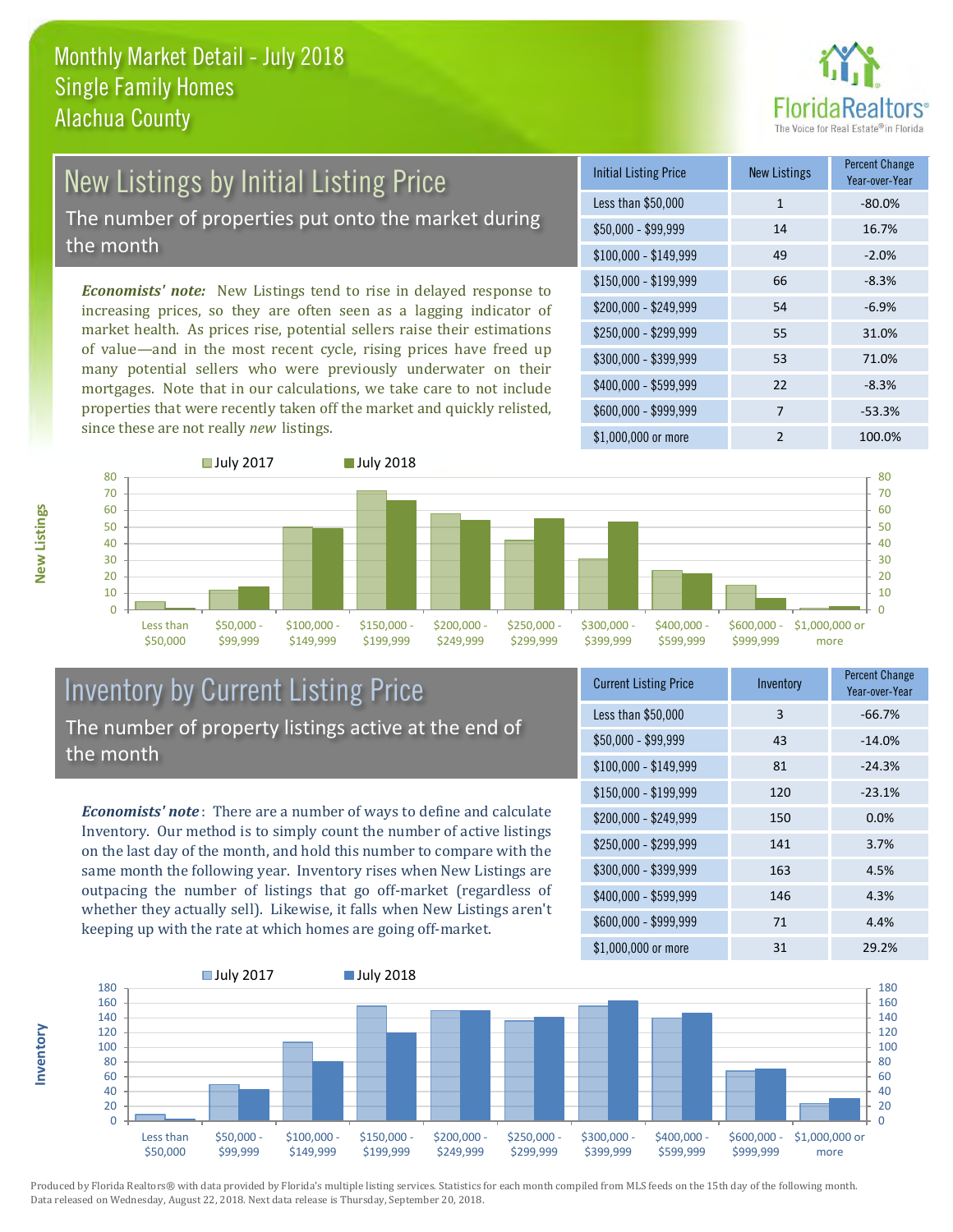### Monthly Distressed Market - July 2018 Alachua County Single Family Homes



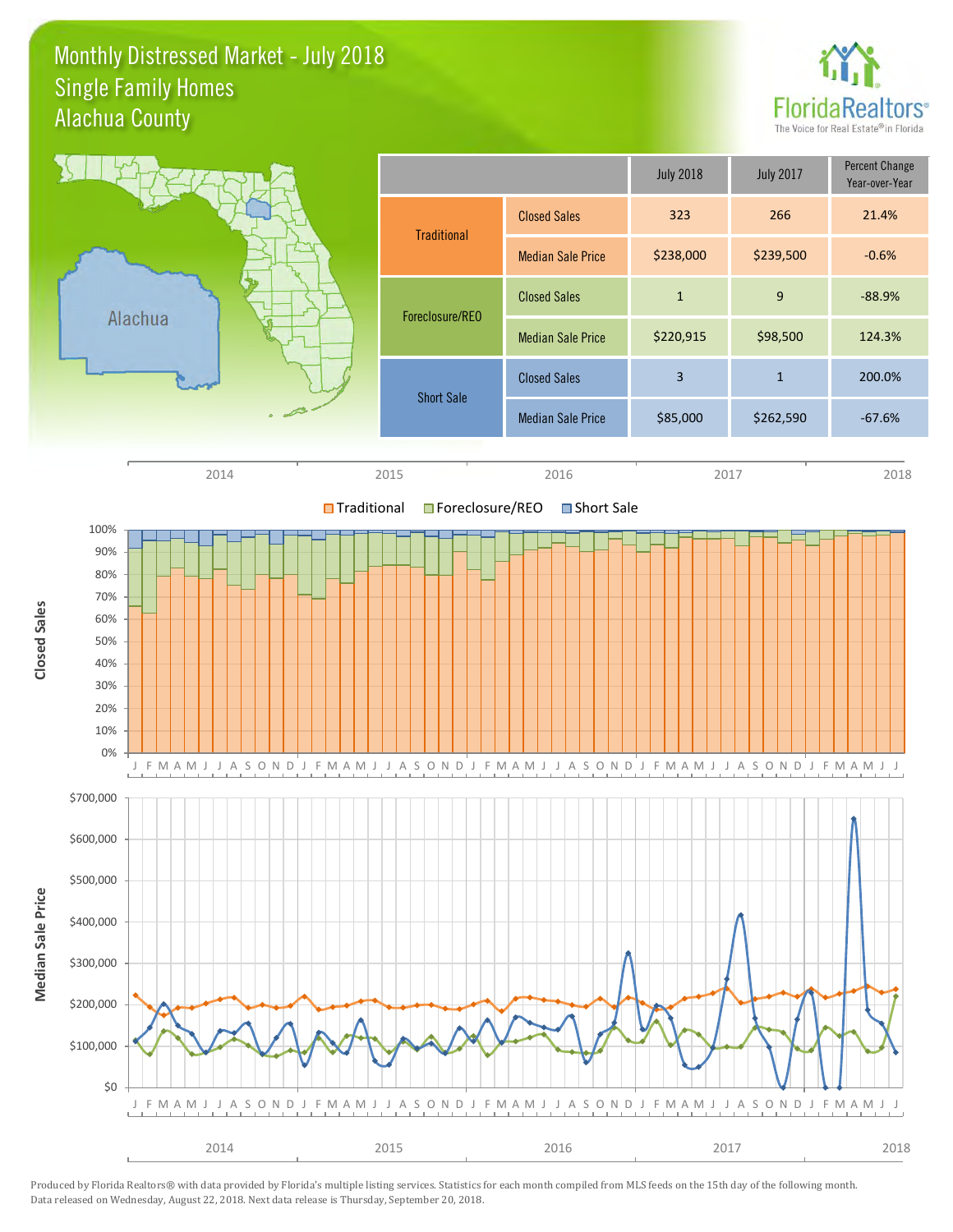### Monthly Market Detail - July 2018 Alachua County Townhouses and Condos





**Closed Sales**

**Closed Sales** 

| <b>Summary Statistics</b>                                       | <b>July 2018</b> | <b>July 2017</b> | <b>Percent Change</b><br>Year-over-Year |
|-----------------------------------------------------------------|------------------|------------------|-----------------------------------------|
| <b>Closed Sales</b>                                             | 117              | 87               | 34.5%                                   |
| Paid in Cash                                                    | 68               | 54               | 25.9%                                   |
| <b>Median Sale Price</b>                                        | \$106,500        | \$110,000        | $-3.2%$                                 |
| <b>Average Sale Price</b>                                       | \$114,606        | \$115,145        | $-0.5%$                                 |
| <b>Dollar Volume</b>                                            | \$13.4 Million   | \$10.0 Million   | 33.9%                                   |
| <b>Median Percent of Original</b><br><b>List Price Received</b> | 97.5%            | 96.8%            | 0.7%                                    |
| <b>Median Time to Contract</b>                                  | 19 Days          | 35 Days          | $-45.7%$                                |
| <b>Median Time to Sale</b>                                      | 55 Days          | 58 Days          | $-5.2%$                                 |
| <b>New Pending Sales</b>                                        | 93               | 98               | $-5.1%$                                 |
| <b>New Listings</b>                                             | 76               | 73               | 4.1%                                    |
| <b>Pending Inventory</b>                                        | 68               | 96               | $-29.2%$                                |
| Inventory (Active Listings)                                     | 151              | 153              | $-1.3%$                                 |
| Months Supply of Inventory                                      | 2.0              | 2.2              | $-9.1%$                                 |

| <b>Closed Sales</b>                                                                                                                   | <b>Month</b>      | <b>Closed Sales</b> | <b>Percent Change</b><br>Year-over-Year |
|---------------------------------------------------------------------------------------------------------------------------------------|-------------------|---------------------|-----------------------------------------|
|                                                                                                                                       | Year-to-Date      | 615                 | 13.9%                                   |
| The number of sales transactions which closed during                                                                                  | <b>July 2018</b>  | 117                 | 34.5%                                   |
| the month                                                                                                                             | <b>June 2018</b>  | 111                 | 2.8%                                    |
|                                                                                                                                       | May 2018          | 107                 | 11.5%                                   |
| <b>Economists' note:</b> Closed Sales are one of the simplest-yet most                                                                | <b>April 2018</b> | 88                  | 17.3%                                   |
| important-indicators for the residential real estate market. When                                                                     | March 2018        | 81                  | 8.0%                                    |
| comparing Closed Sales across markets of different sizes, we                                                                          | February 2018     | 58                  | 3.6%                                    |
| recommend comparing the percent changes in sales rather than the<br>number of sales. Closed Sales (and many other market metrics) are | January 2018      | 53                  | 23.3%                                   |
|                                                                                                                                       | December 2017     | 49                  | 16.7%                                   |
|                                                                                                                                       | November 2017     | 57                  | 11.8%                                   |
| affected by seasonal cycles, so actual trends are more accurately                                                                     | October 2017      | 51                  | 8.5%                                    |
| represented by year-over-year changes (i.e. comparing a month's sales                                                                 | September 2017    | 44                  | $-17.0%$                                |
| to the amount of sales in the same month in the previous year), rather                                                                | August 2017       | 85                  | 1.2%                                    |
| than changes from one month to the next.                                                                                              | <b>July 2017</b>  | 87                  | $-12.1%$                                |

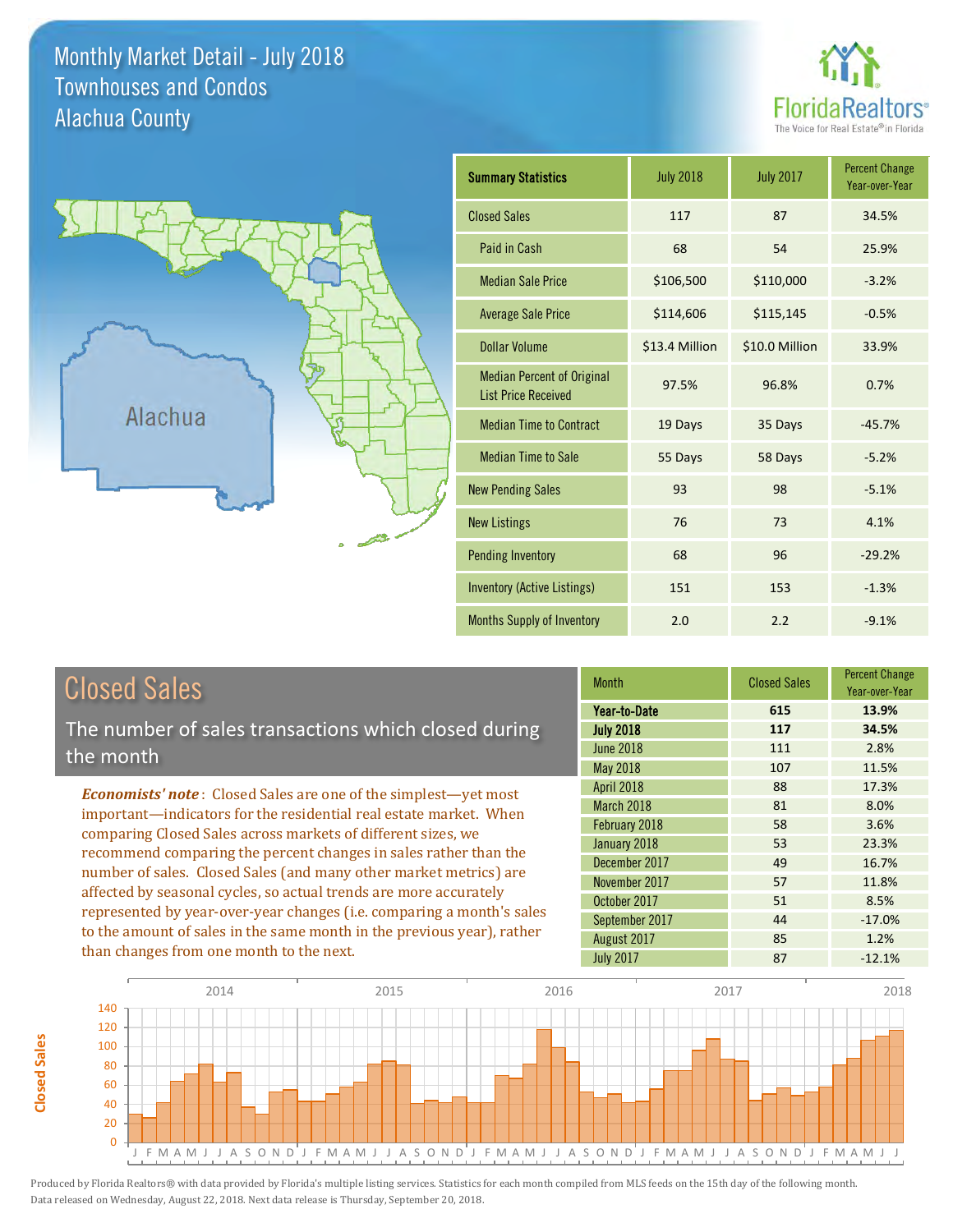**Closed Sales**

**Median Time to Contract** 



#### \$100,000 - \$149,999 40 25.0% Sale Price Closed Sales Percent Change Year-over-Year Less than \$50,000 6 50.0% \$50,000 - \$99,999 49 36.1% \$150,000 - \$199,999 14 40.0% \$200,000 - \$249,999 4 33.3% *Economists' note:* Closed Sales are one of the simplest—yet most important—indicators for the residential real estate market. When comparing Closed Sales across markets of different sizes, we recommend comparing the percent changes in sales rather than the number of sales. Closed Sales (and many other market metrics) are \$250,000 - \$299,999 4 300.0% \$300,000 - \$399,999 0 0 N/A Closed Sales by Sale Price The number of sales transactions which closed during the month

affected by seasonal cycles, so actual trends are more accurately represented by year-over-year changes (i.e. comparing a month's sales to the amount of sales in the same month in the previous year), rather than changes from one month to the next.





### Median Time to Contract by Sale Price The median number of days between the listing date and contract date for all Closed Sales during the month

*Economists' note* : Like Time to Sale, Time to Contract is a measure of the length of the home selling process calculated for sales which closed during the month. The difference is that Time to Contract measures the number of days between the initial listing of a property and the signing of the contract which eventually led to the closing of the sale. When the gap between Median Time to Contract and Median Time to Sale grows, it is usually a sign of longer closing times and/or declining numbers of cash sales.

| <b>Sale Price</b>     | <b>Median Time to</b><br>Contract | <b>Percent Change</b><br>Year-over-Year |
|-----------------------|-----------------------------------|-----------------------------------------|
| Less than \$50,000    | 35 Days                           | $-27.1%$                                |
| $$50,000 - $99,999$   | 13 Days                           | $-63.9%$                                |
| $$100,000 - $149,999$ | 25 Days                           | $-26.5%$                                |
| $$150,000 - $199,999$ | 17 Days                           | $-51.4%$                                |
| \$200,000 - \$249,999 | 83 Days                           | 315.0%                                  |
| \$250,000 - \$299,999 | 107 Days                          | 664.3%                                  |
| \$300,000 - \$399,999 | (No Sales)                        | N/A                                     |
| \$400,000 - \$599,999 | (No Sales)                        | N/A                                     |
| \$600,000 - \$999,999 | (No Sales)                        | N/A                                     |
| \$1,000,000 or more   | (No Sales)                        | N/A                                     |

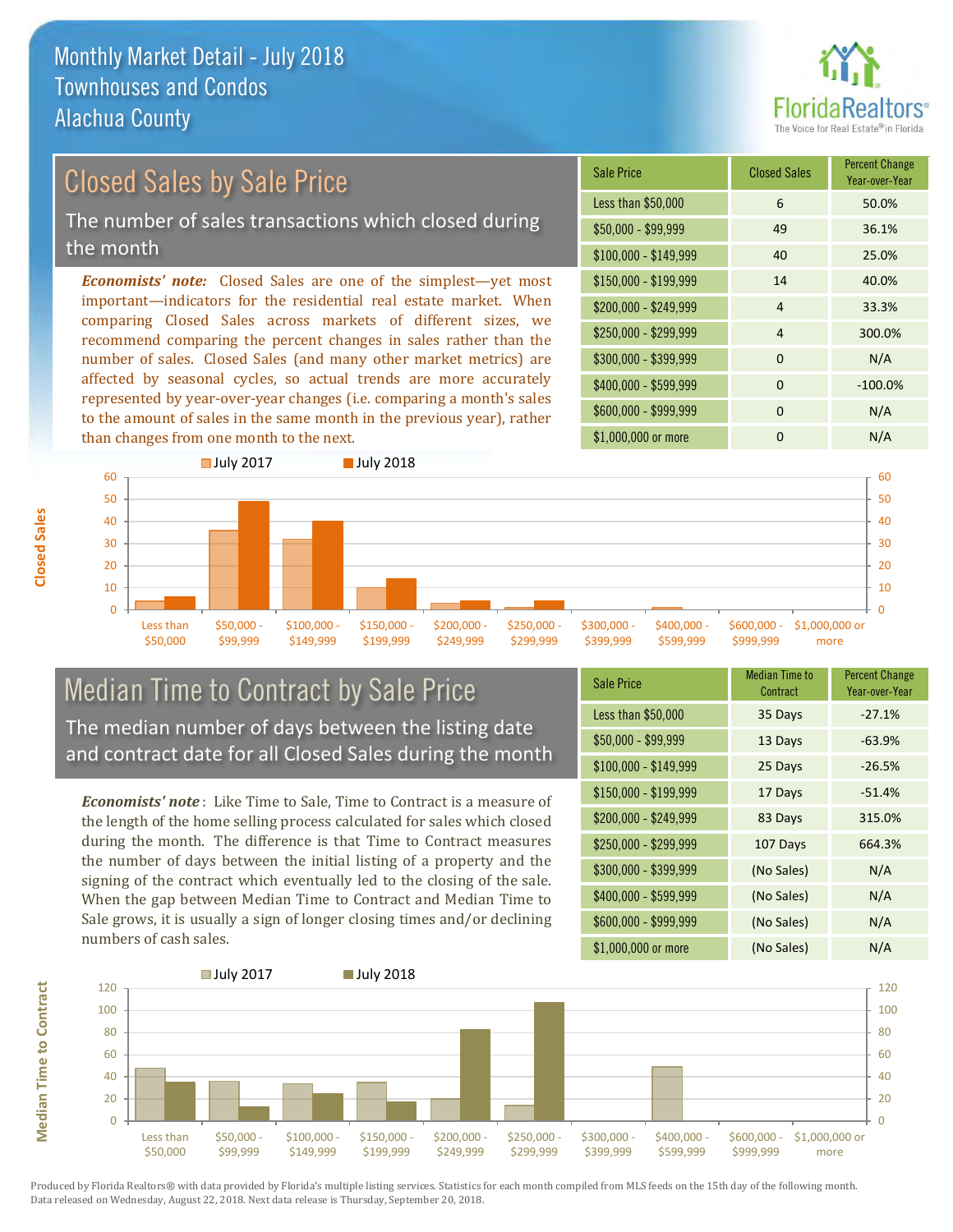

## New Listings by Initial Listing Price

The number of properties put onto the market during the month

*Economists' note:* New Listings tend to rise in delayed response to increasing prices, so they are often seen as a lagging indicator of market health. As prices rise, potential sellers raise their estimations of value—and in the most recent cycle, rising prices have freed up many potential sellers who were previously underwater on their mortgages. Note that in our calculations, we take care to not include properties that were recently taken off the market and quickly relisted, since these are not really *new* listings.

| <b>Initial Listing Price</b> | <b>New Listings</b> | <b>Percent Change</b><br>Year-over-Year |
|------------------------------|---------------------|-----------------------------------------|
| Less than \$50,000           | 6                   | 50.0%                                   |
| \$50,000 - \$99,999          | 30                  | 25.0%                                   |
| $$100,000 - $149,999$        | 22                  | $-37.1%$                                |
| $$150,000 - $199,999$        | 13                  | 333.3%                                  |
| \$200,000 - \$249,999        | $\overline{2}$      | $-33.3%$                                |
| \$250,000 - \$299,999        | 1                   | $-50.0%$                                |
| \$300,000 - \$399,999        | $\mathbf{1}$        | $-50.0%$                                |
| \$400,000 - \$599,999        | $\mathbf{1}$        | N/A                                     |
| \$600,000 - \$999,999        | $\Omega$            | N/A                                     |
| \$1,000,000 or more          | O                   | N/A                                     |



### Inventory by Current Listing Price The number of property listings active at the end of the month

*Economists' note* : There are a number of ways to define and calculate Inventory. Our method is to simply count the number of active listings on the last day of the month, and hold this number to compare with the same month the following year. Inventory rises when New Listings are outpacing the number of listings that go off-market (regardless of whether they actually sell). Likewise, it falls when New Listings aren't keeping up with the rate at which homes are going off-market.

| <b>Current Listing Price</b> | Inventory | <b>Percent Change</b><br>Year-over-Year |
|------------------------------|-----------|-----------------------------------------|
| Less than \$50,000           | 5         | $-54.5%$                                |
| $$50,000 - $99,999$          | 47        | $-6.0%$                                 |
| $$100,000 - $149,999$        | 50        | $-24.2%$                                |
| $$150,000 - $199,999$        | 28        | 64.7%                                   |
| \$200,000 - \$249,999        | 10        | 400.0%                                  |
| \$250,000 - \$299,999        | 6         | 100.0%                                  |
| \$300,000 - \$399,999        | 2         | 0.0%                                    |
| \$400,000 - \$599,999        | 3         | 50.0%                                   |
| \$600,000 - \$999,999        | $\Omega$  | N/A                                     |
| \$1,000,000 or more          | 0         | N/A                                     |



Produced by Florida Realtors® with data provided by Florida's multiple listing services. Statistics for each month compiled from MLS feeds on the 15th day of the following month. Data released on Wednesday, August 22, 2018. Next data release is Thursday, September 20, 2018.

**Inventory**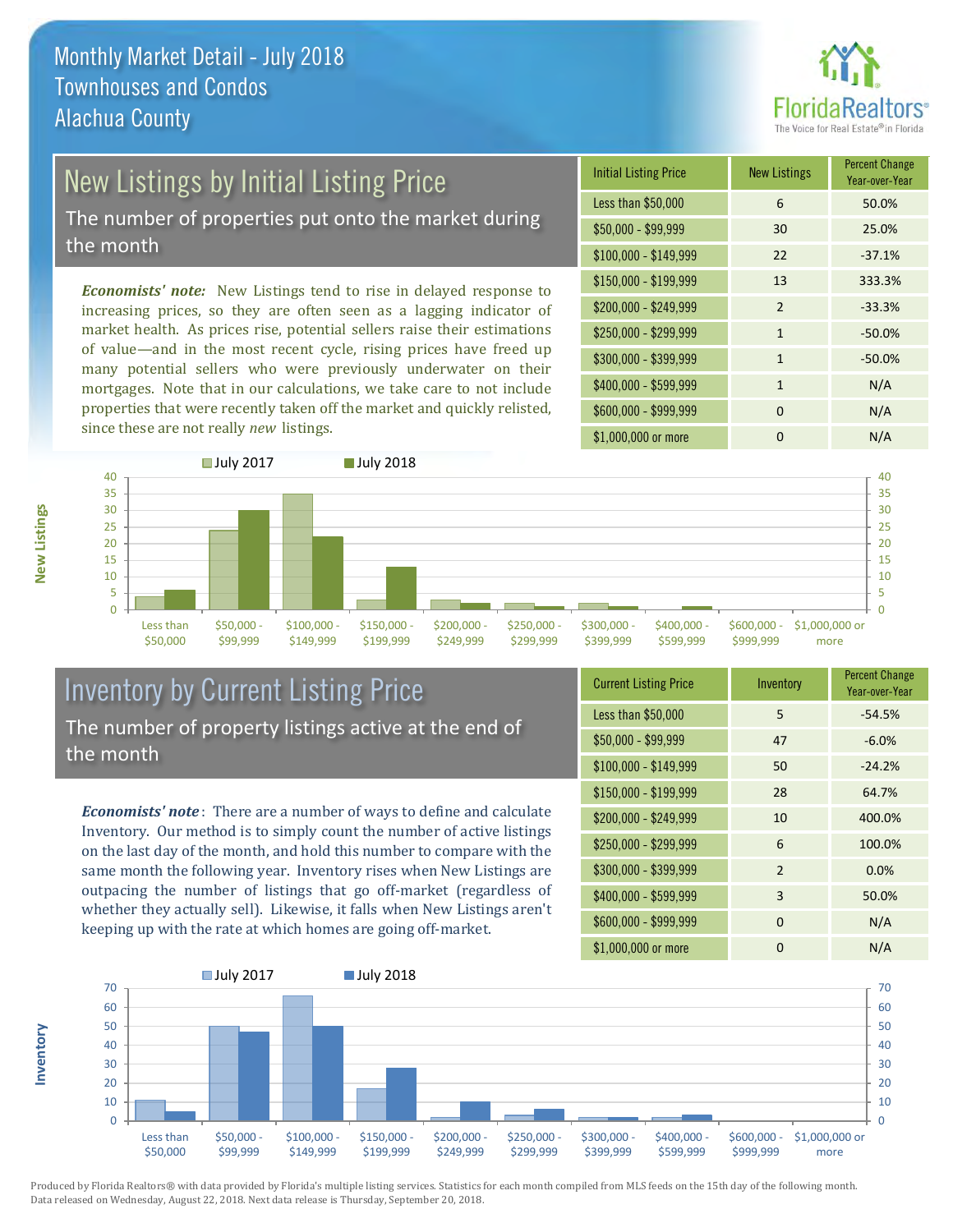### Monthly Distressed Market - July 2018 Alachua County Townhouses and Condos



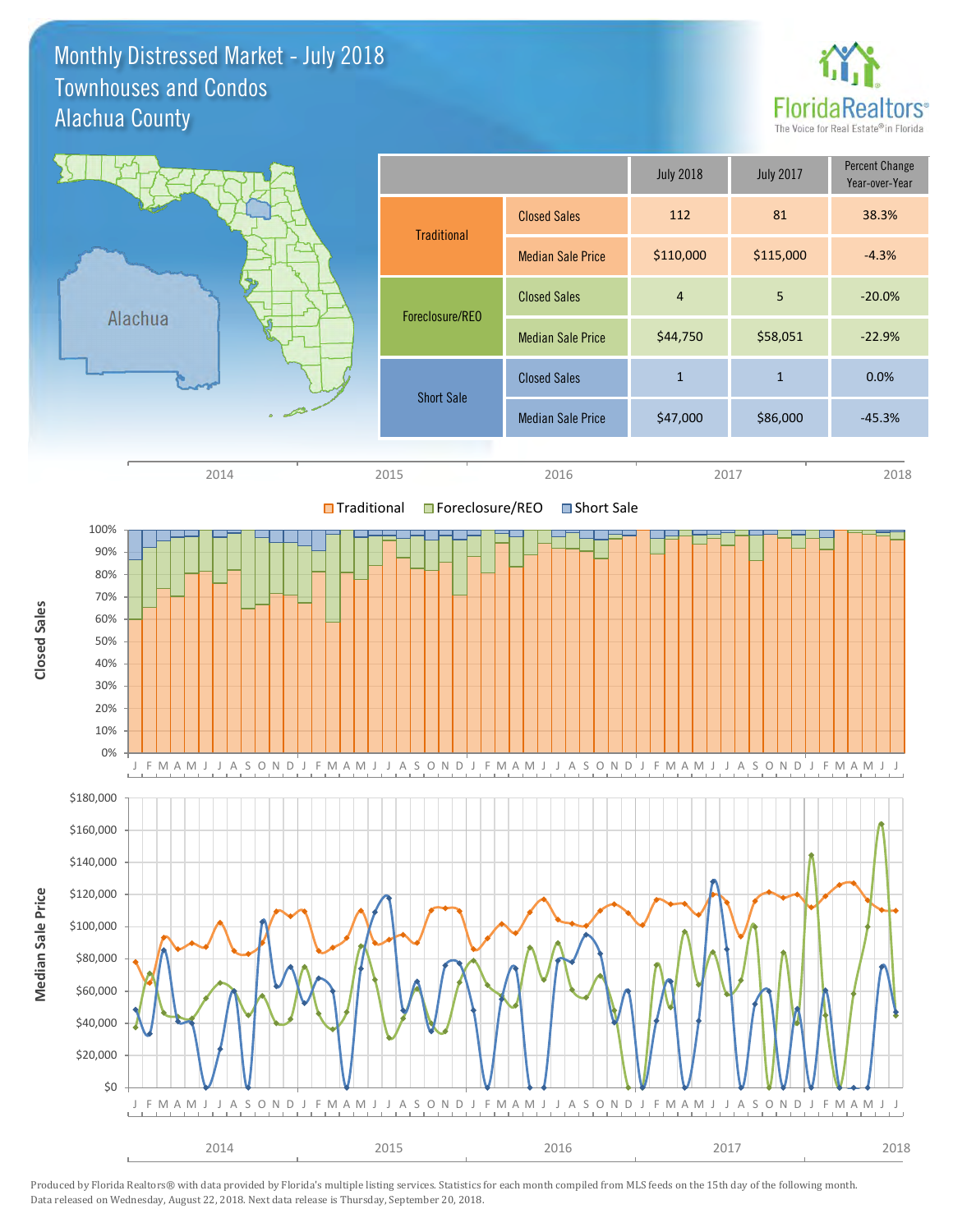### Monthly Market Detail - July 2018 Alachua County Manufactured Homes





**Closed Sales**

**Closed Sales** 

| <b>Summary Statistics</b>                                       | <b>July 2018</b> | <b>July 2017</b> | <b>Percent Change</b><br>Year-over-Year |
|-----------------------------------------------------------------|------------------|------------------|-----------------------------------------|
| <b>Closed Sales</b>                                             | 11               | 10               | 10.0%                                   |
| Paid in Cash                                                    | 3                | $\overline{4}$   | $-25.0%$                                |
| <b>Median Sale Price</b>                                        | \$112,500        | \$83,000         | 35.5%                                   |
| <b>Average Sale Price</b>                                       | \$110,818        | \$91,240         | 21.5%                                   |
| Dollar Volume                                                   | \$1.2 Million    | \$912,400        | 33.6%                                   |
| <b>Median Percent of Original</b><br><b>List Price Received</b> | 100.0%           | 99.1%            | 0.9%                                    |
| <b>Median Time to Contract</b>                                  | 57 Days          | 46 Days          | 23.9%                                   |
| <b>Median Time to Sale</b>                                      | 90 Days          | 75 Days          | 20.0%                                   |
| <b>New Pending Sales</b>                                        | 10               | 12               | $-16.7%$                                |
| <b>New Listings</b>                                             | 11               | 13               | $-15.4%$                                |
| Pending Inventory                                               | 22               | 22               | 0.0%                                    |
| Inventory (Active Listings)                                     | 38               | 35               | 8.6%                                    |
| Months Supply of Inventory                                      | 4.1              | 2.9              | 41.4%                                   |

| <b>Closed Sales</b>                                                                                                                                                                                                                                                                                                                                                                                                                                                                                                                                                                                                      | <b>Month</b>                                      | <b>Closed Sales</b>       | <b>Percent Change</b><br>Year-over-Year |
|--------------------------------------------------------------------------------------------------------------------------------------------------------------------------------------------------------------------------------------------------------------------------------------------------------------------------------------------------------------------------------------------------------------------------------------------------------------------------------------------------------------------------------------------------------------------------------------------------------------------------|---------------------------------------------------|---------------------------|-----------------------------------------|
| The number of sales transactions which closed during                                                                                                                                                                                                                                                                                                                                                                                                                                                                                                                                                                     | Year-to-Date<br><b>July 2018</b>                  | 62<br>11                  | $-24.4%$<br>10.0%                       |
| the month                                                                                                                                                                                                                                                                                                                                                                                                                                                                                                                                                                                                                | June 2018<br>May 2018                             | 12<br>14                  | $-40.0%$<br>0.0%                        |
| <b>Economists' note:</b> Closed Sales are one of the simplest—yet most<br>important-indicators for the residential real estate market. When<br>comparing Closed Sales across markets of different sizes, we<br>recommend comparing the percent changes in sales rather than the<br>number of sales. Closed Sales (and many other market metrics) are<br>affected by seasonal cycles, so actual trends are more accurately<br>represented by year-over-year changes (i.e. comparing a month's sales<br>to the amount of sales in the same month in the previous year), rather<br>than changes from one month to the next. | April 2018<br>March 2018<br>February 2018         | 7<br>10<br>$\overline{2}$ | $-46.2%$<br>11.1%<br>$-71.4%$           |
|                                                                                                                                                                                                                                                                                                                                                                                                                                                                                                                                                                                                                          | January 2018<br>December 2017                     | 6<br>10                   | $-33.3%$<br>$-33.3%$                    |
|                                                                                                                                                                                                                                                                                                                                                                                                                                                                                                                                                                                                                          | November 2017<br>October 2017                     | 10<br>11                  | $-9.1%$<br>0.0%                         |
|                                                                                                                                                                                                                                                                                                                                                                                                                                                                                                                                                                                                                          | September 2017<br>August 2017<br><b>July 2017</b> | 5<br>13<br>10             | $-64.3%$<br>18.2%<br>$-16.7%$           |

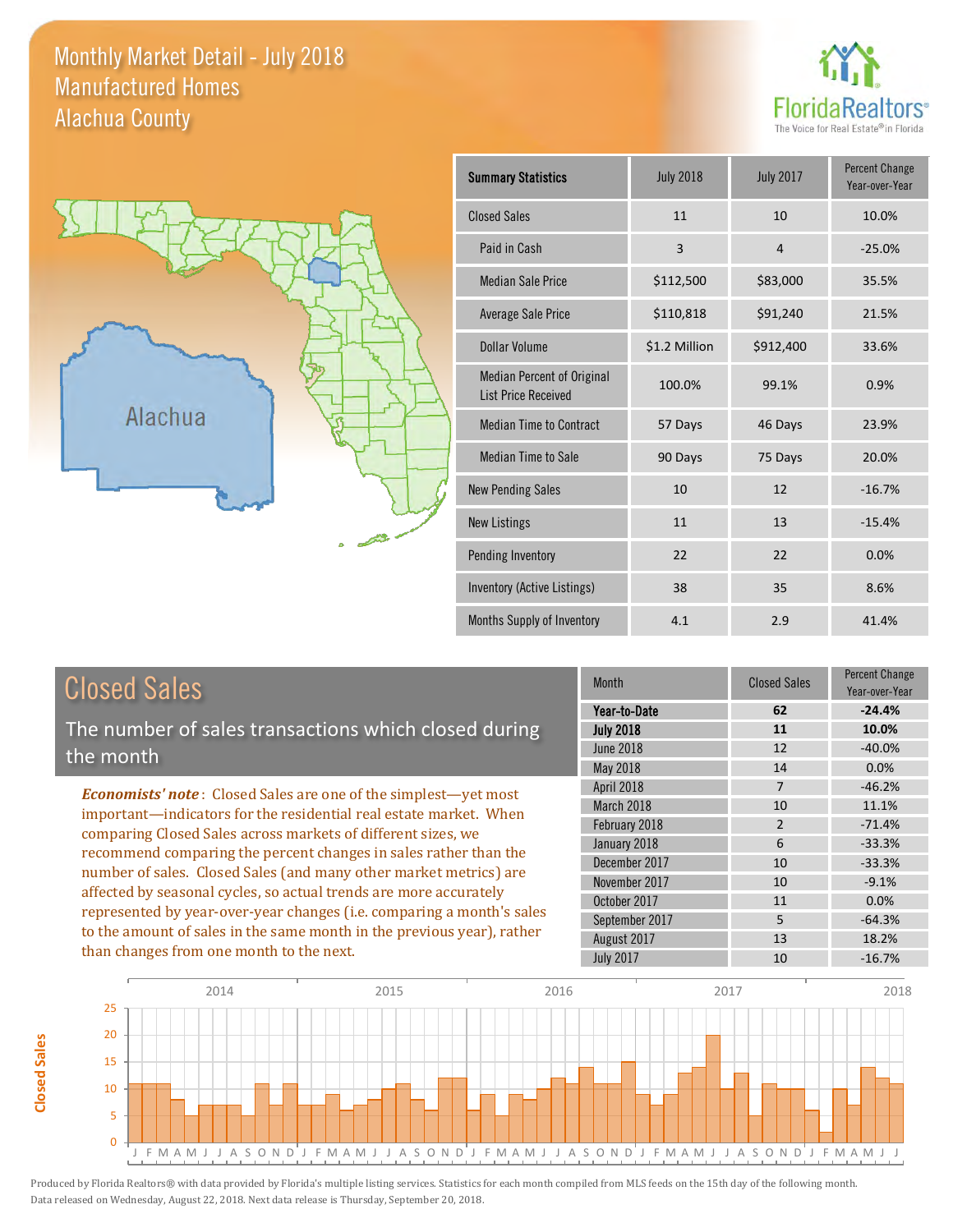

### Closed Sales by Sale Price

The number of sales transactions which closed during the month

*Economists' note:* Closed Sales are one of the simplest—yet most important—indicators for the residential real estate market. When comparing Closed Sales across markets of different sizes, we recommend comparing the percent changes in sales rather than the number of sales. Closed Sales (and many other market metrics) are affected by seasonal cycles, so actual trends are more accurately represented by year-over-year changes (i.e. comparing a month's sales to the amount of sales in the same month in the previous year), rather than changes from one month to the next.

| Sale Price            | <b>Closed Sales</b> | <b>Percent Change</b><br>Year-over-Year |
|-----------------------|---------------------|-----------------------------------------|
| Less than \$50,000    | $\mathbf{1}$        | $-50.0%$                                |
| $$50,000 - $99,999$   | 3                   | $-25.0%$                                |
| $$100,000 - $149,999$ | 6                   | 200.0%                                  |
| $$150,000 - $199,999$ | $\mathbf{1}$        | $-50.0%$                                |
| \$200,000 - \$249,999 | $\Omega$            | N/A                                     |
| \$250,000 - \$299,999 | 0                   | N/A                                     |
| \$300,000 - \$399,999 | $\Omega$            | N/A                                     |
| \$400,000 - \$599,999 | 0                   | N/A                                     |
| \$600,000 - \$999,999 | $\Omega$            | N/A                                     |
| \$1,000,000 or more   | O                   | N/A                                     |



### Median Time to Contract by Sale Price The median number of days between the listing date and contract date for all Closed Sales during the month

*Economists' note* : Like Time to Sale, Time to Contract is a measure of the length of the home selling process calculated for sales which closed during the month. The difference is that Time to Contract measures the number of days between the initial listing of a property and the signing of the contract which eventually led to the closing of the sale. When the gap between Median Time to Contract and Median Time to Sale grows, it is usually a sign of longer closing times and/or declining numbers of cash sales.

| <b>Sale Price</b>     | Median Time to<br>Contract | <b>Percent Change</b><br>Year-over-Year |
|-----------------------|----------------------------|-----------------------------------------|
| Less than \$50,000    | 83 Days                    | 43.1%                                   |
| \$50,000 - \$99,999   | 81 Days                    | 285.7%                                  |
| $$100,000 - $149,999$ | 34 Days                    | $-49.3%$                                |
| $$150,000 - $199,999$ | 57 Days                    | $-3.4%$                                 |
| $$200,000 - $249,999$ | (No Sales)                 | N/A                                     |
| \$250,000 - \$299,999 | (No Sales)                 | N/A                                     |
| \$300,000 - \$399,999 | (No Sales)                 | N/A                                     |
| \$400,000 - \$599,999 | (No Sales)                 | N/A                                     |
| \$600,000 - \$999,999 | (No Sales)                 | N/A                                     |
| \$1,000,000 or more   | (No Sales)                 | N/A                                     |



Produced by Florida Realtors® with data provided by Florida's multiple listing services. Statistics for each month compiled from MLS feeds on the 15th day of the following month. Data released on Wednesday, August 22, 2018. Next data release is Thursday, September 20, 2018.

**Median Time to Contract**

**Median Time to Contract**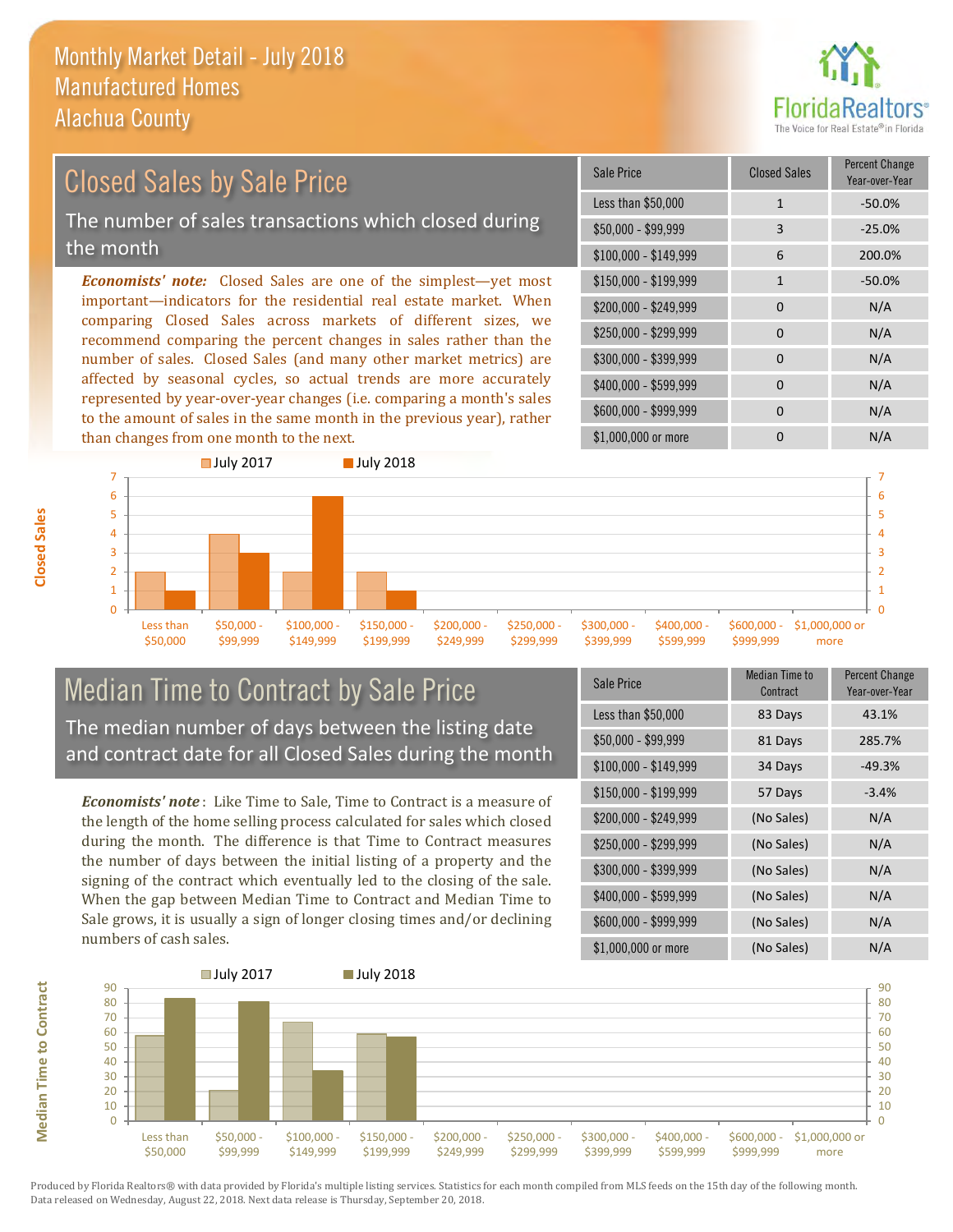

# New Listings by Initial Listing Price

The number of properties put onto the market during the month

*Economists' note:* New Listings tend to rise in delayed response to increasing prices, so they are often seen as a lagging indicator of market health. As prices rise, potential sellers raise their estimations of value—and in the most recent cycle, rising prices have freed up many potential sellers who were previously underwater on their mortgages. Note that in our calculations, we take care to not include properties that were recently taken off the market and quickly relisted, since these are not really *new* listings.

| <b>Initial Listing Price</b> | <b>New Listings</b> | <b>Percent Change</b><br>Year-over-Year |
|------------------------------|---------------------|-----------------------------------------|
| Less than \$50,000           | $\mathbf{1}$        | 0.0%                                    |
| $$50,000 - $99,999$          | 5                   | 0.0%                                    |
| $$100,000 - $149,999$        | $\mathcal{P}$       | $-33.3%$                                |
| \$150,000 - \$199,999        | 3                   | 200.0%                                  |
| \$200,000 - \$249,999        | $\Omega$            | $-100.0%$                               |
| \$250,000 - \$299,999        | $\Omega$            | $-100.0%$                               |
| \$300,000 - \$399,999        | 0                   | N/A                                     |
| \$400,000 - \$599,999        | $\Omega$            | N/A                                     |
| \$600,000 - \$999,999        | O                   | N/A                                     |
| \$1,000,000 or more          |                     | N/A                                     |



### Inventory by Current Listing Price The number of property listings active at the end of the month

*Economists' note* : There are a number of ways to define and calculate Inventory. Our method is to simply count the number of active listings on the last day of the month, and hold this number to compare with the same month the following year. Inventory rises when New Listings are outpacing the number of listings that go off-market (regardless of whether they actually sell). Likewise, it falls when New Listings aren't keeping up with the rate at which homes are going off-market.

| <b>Current Listing Price</b> | Inventory    | Percent Change<br>Year-over-Year |
|------------------------------|--------------|----------------------------------|
| Less than \$50,000           | 3            | 0.0%                             |
| $$50,000 - $99,999$          | 16           | $-23.8%$                         |
| $$100,000 - $149,999$        | 7            | 75.0%                            |
| $$150,000 - $199,999$        | 9            | 80.0%                            |
| \$200,000 - \$249,999        | $\mathbf{1}$ | $-50.0%$                         |
| \$250,000 - \$299,999        | 1            | N/A                              |
| \$300,000 - \$399,999        | $\mathbf{1}$ | N/A                              |
| \$400,000 - \$599,999        | 0            | N/A                              |
| \$600,000 - \$999,999        | 0            | N/A                              |
| \$1,000,000 or more          | 0            | N/A                              |



Produced by Florida Realtors® with data provided by Florida's multiple listing services. Statistics for each month compiled from MLS feeds on the 15th day of the following month. Data released on Wednesday, August 22, 2018. Next data release is Thursday, September 20, 2018.

**Inventory**